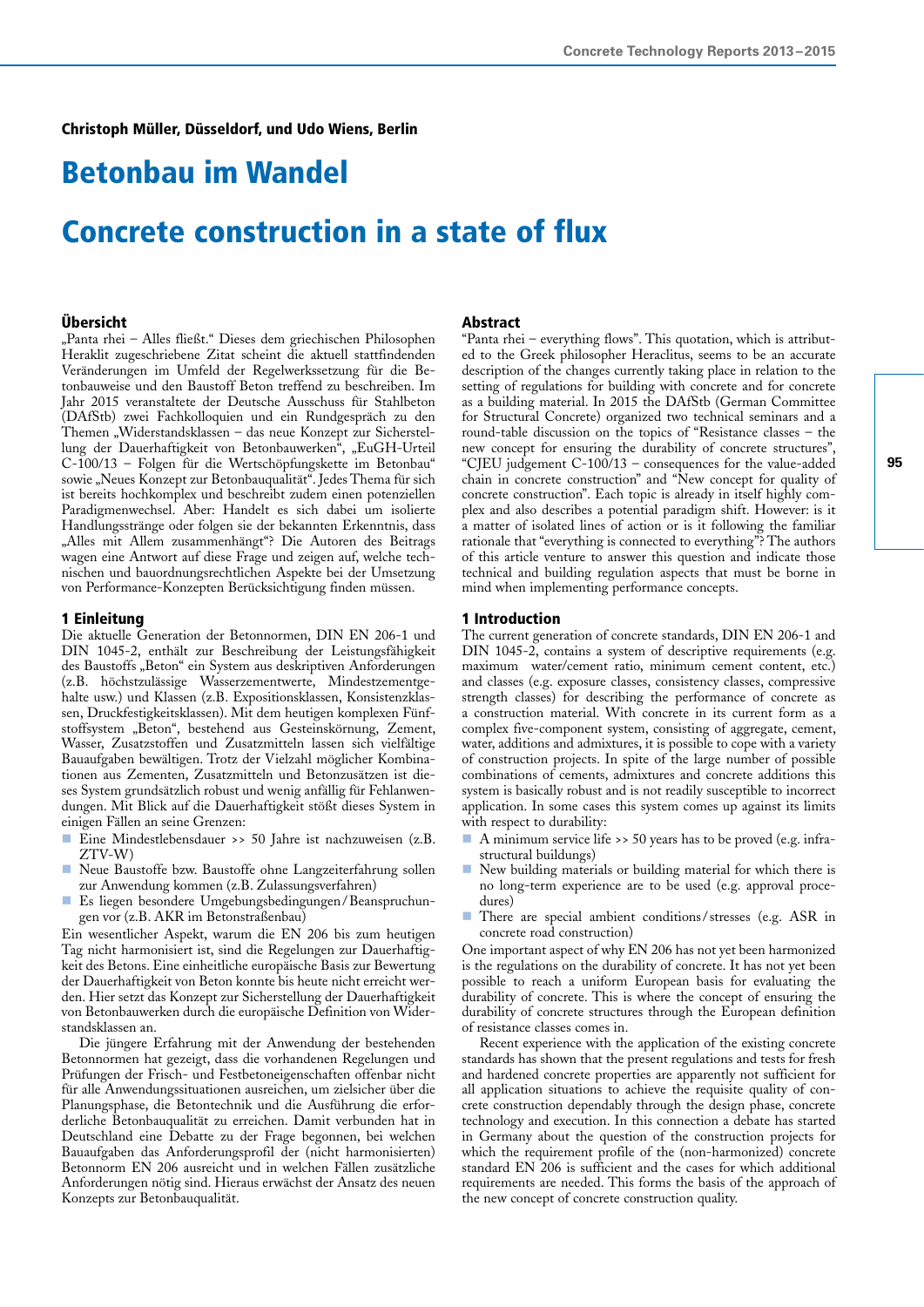Neben technischen Aspekten spielen manchmal auch "andere Begleitumstände" eine Rolle, die zu Veränderungen in der "Normenlandschaft" führen. Mit dem Urteil in der Rechtssache C-100/13 hat der Europäische Gerichtshof (EuGH) verdeutlicht, dass zusätzliche Anforderungen an CE-gekennzeichnete Bauprodukte, wie in den deutschen Bauregellisten aufgeführt, unzulässige Handelshemmnisse darstellen und somit gegen europäisches Recht verstoßen.

Der Beitrag gibt einen Überblick der wesentlichen Fragestellungen in den drei Themenfeldern und stellt im Anschluss heraus, welche Aspekte übergreifend zu diskutieren und zu lösen sind. Neben den explizit in Bezug genommenen Quellen werden nachfolgend Informationen/Textpassagen aus [1, 2, 3] verwendet.

#### 2 Widerstandsklassen für Beton

Ansprüche an die Dauerhaftigkeit von Beton sind in der bestehenden europäischen Betonnorm EN 206 durch Expositionsklassen ("genormte Umgebungsbedingungen") definiert, die durch nationale Anforderungen umgesetzt werden. Eine CEN-Arbeitsgruppe hat damit begonnen, Dauerhaftigkeits- bzw. Widerstandsklassen für Betone zu definieren, um ggf. zu einer europaweit vergleichbaren Definition der Leistungsfähigkeit von Beton bzgl. seiner Dauerhaftigkeit zu kommen. Erste Vorschläge für Klassen basieren auf Ergebnissen aus Lebensdauerbemessungen.

Bei den aus der Lebensdauerbemessung nach der ISO  $16204:2012$  "Durability – Service life design of concrete structures" abgeleiteten Widerstandsklassen, die derzeit insbesondere für die Expositionsklassen XC, XS und XD vorgesehen sind, wird die Eindringgeschwindigkeit der Carbonatisierungs- oder Chloridfront in den Beton zugrunde gelegt. Eine 50-jährige Nutzungsdauer angenommen, bedeutet dann z.B. eine Widerstandsklasse RC40 bei Carbonatisierung, dass die Carbonatisierungsfront nach 50 Jahren unter bestimmten Lagerungsbedingungen mit einer Annahmewahrscheinlichkeit von 90 % eine Tiefe von 40 mm nicht überschreitet. Das Einhalten dieser Kriterien der Widerstandsklasse kann dann durch deskriptive Festlegungen von Anforderungen an die Betonzusammensetzung (Zementart, Zusatzstoffe, Wasserzementwert) oder durch eine Performanceprüfung des Betons (z.B. Ermittlung des Carbonatisierungswiderstands) bzw. seiner Ausgangsstoffe nachgewiesen werden. Der Tragwerkplaner könnte dann durch entsprechende Wahl einer Widerstandsklasse die Mindestbetondeckungen variieren (Bild 1).

Vergleicht man die Dauerhaftigkeits- bzw. Widerstandsklassen (z.B. bei Carbonatisierung) und deren Verwendungsmöglichkeiten mit der derzeitigen Regelung in DIN 1045-2 bzw. in bauaufsichtlichen Anwendungszulassungen, wird deutlich, dass die

Alongside the technical aspects, "other attendant circumstances" sometimes also play a part and lead to changes in the "standard landscape". With the judgement in the C-100/13 case the Court of Justice of the European Union (CJEU) has made it clear that additional requirements for building products with the CE mark of conformity, as quoted in the German building regulation lists, represent inadmissible barriers to trade and are therefore contrary to European law.

This article provides an overview of the essential issues in the three topical areas and then singles out which aspects have to be comprehensively discussed and solved. Information or text passages from [1, 2, 3] have been used below in addition to the sources that are explicitly referred to.

#### 2 Resistance classes for concrete

Requirements for the durability of concrete are defined in the existing European concrete standard EN 206 by exposure classes ("standardized ambient conditions") that are implemented through national requirements. A CEN working group has started to define durability and resistance classes in order, if possible, to come to a definition of the performance of concrete with respect to its durability that is comparable throughout Europe. Initial recommendations for classes are based on results from service life calculations.

The rate of penetration of the carbonation or chloride front in the concrete is taken as the basis in the resistance classes that were derived from the service life calculations in accordance with ISO 16204:2012 "Durability – service life design of concrete structures" and are currently intended specifically for exposure classes XC, XS and XD. Assuming a service life of 50 years a RC40 resistance class for carbonation then means, for example, that under certain storage conditions there is a 90 % probability that the carbonation front will not have exceeded a depth of 40 mm after 50 years. Compliance with these resistance class criteria can then be verified by descriptive stipulation of requirements for the concrete composition (cement type, additions, water/cement ratio) or by testing the performance of the concrete (e.g. determination of the carbonation resistance) and of its constituents. The designer could then vary the minimum concrete cover by appropriate choice of a resistance class (Fig. 1).

If the durability resistance classes (e.g. for carbonation) and their possible applications are compared with the current regulations in DIN 1045-2 or in technical approval procedures it is clear that the classification would lead to a differentiation of the current evaluation background. For example, some – currently well established – types of concrete would probably be only admitted to a class with high carbonation resistance by adjusting the concrete technology



**Bild 1: Zusammenhang zwischen Carbonatisierungs-Widerstandsklasse, Nachbehandlungsdauer, Umgebungsfeuchte, Häufigkeit der Wasserbenetzung und Mindestbetondeckung nach [4]**

*Figure 1: Relationship between carbonation resistance class, curing time, relative humidity, frequency of wetting with water and minimum concrete cover according to [4]*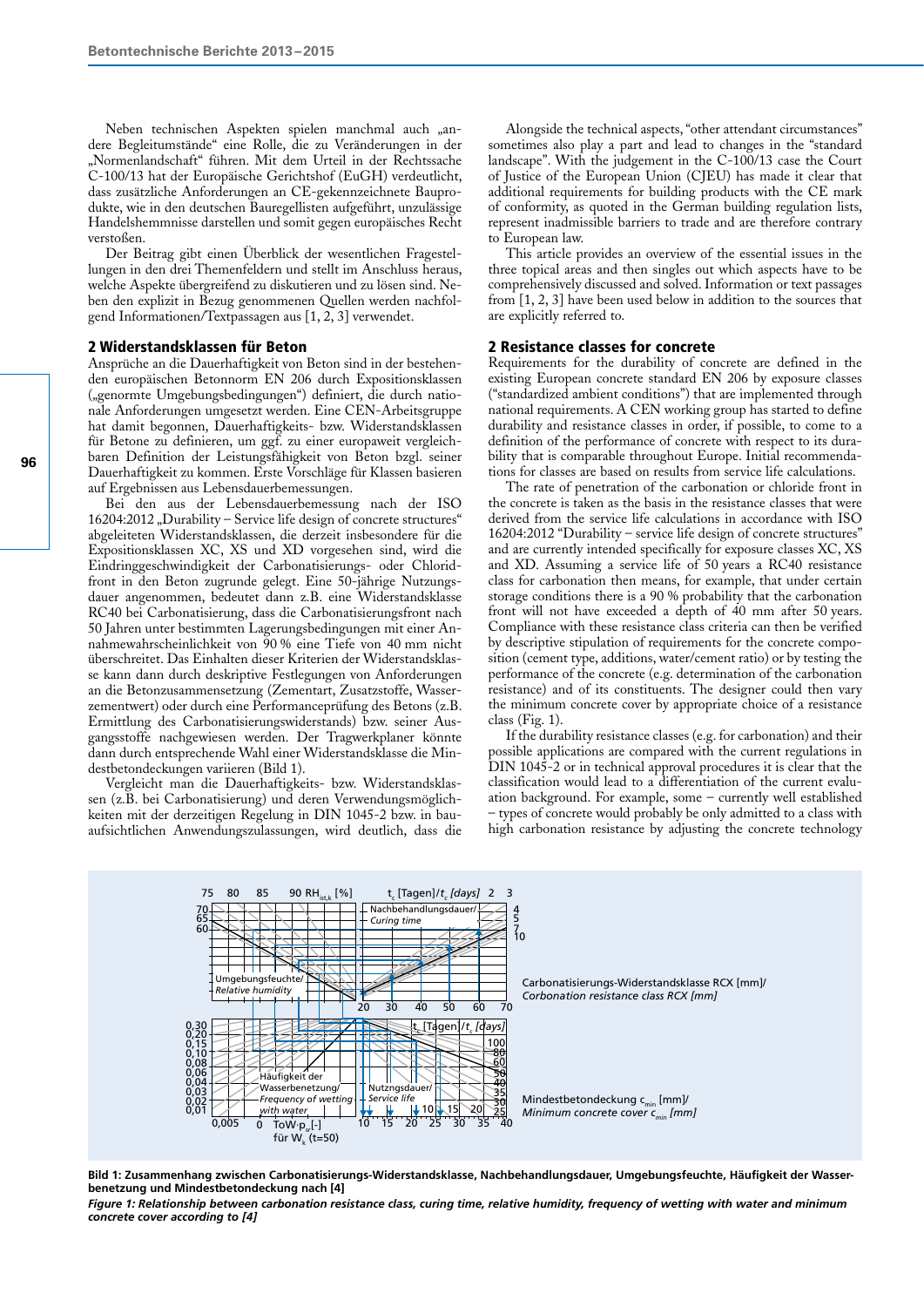Klasseneinteilung zu einer Differenzierung des heutigen bauaufsichtlichen Bewertungshintergrunds führen würde. So würden z.B. einige – heute gängige – Zementarten Zugang in eine Klasse mit hohem Carbonatisierungswiderstand voraussichtlich nur über eine Anpassung der betontechnischen Randbedingungen (z.B. Absenkung des Wasserzementwerts oder Erhöhung der Betondeckung) erhalten. Unklar ist, wie der Planer mit der Option umgehen würde, eine "Kompensationsmöglichkeit" zwischen Betonqualität und Betondeckung zur Verfügung zu haben und wie sichergestellt werden kann, dass im Bauteil Betonqualität und Betondeckung zusammenpassen. Mit der Auswahl einer bestimmten Klasse würde der Planer eine "Vorauswahl" der Betonausgangsstoffe treffen. Im günstigsten Fall tut er dies bewusst unter Berücksichtigung der Verfügbarkeit der Betonausgangsstoffe in der Region und bei Ansatz vernünftiger Transportentfernungen. Im ungünstigsten Fall berücksichtigt er dies nicht bzw. ist sich der Tragweite seiner Entscheidung gar nicht bewusst. Auch hier hängt somit das Gelingen des Konzepts von einer angemessenen Kommunikation und vom Wissensstand entlang der gesamten Wertschöpfungskette ab. Auf der anderen Seite ließe sich bei Definition von Dauerhaftigkeitsklassen in der Zukunft ggf. eine Anbindung an ein Dauerhaftigkeitspotenzial von Zementen auf europäischer Ebene realisieren (vgl. z.B. "Ermittlung hydratationsgradbasierter Kennwerte zur Vorhersage der Dauerhaftigkeit von Beton" in [5]). Chancen und Risiken des Systems für die Praxis (z.B. eine weitere Erhöhung der Komplexität des Regelwerks und eine Verlagerung des Nachweises des Dauerhaftigkeitspotenzials eines Betons in Richtung des Betonherstellers) müssen also zunächst abgewogen werden.

### 3 Konzept zur Betonbauqualität

Zement und Beton haben sich seit Jahrzehnten insbesondere deshalb bewährt, weil die Qualitätsüberwachung für Herstellung und Verwendung lückenlos geregelt ist und den Anforderungen an sichere und dauerhafte Bauwerke genügt. In einigen wenigen Anwendungsfällen gibt es aber Zweifel, ob alle beton- und ausführungstechnisch notwendigen Parameter eindeutig beschrieben und bereits in der Planung angemessen berücksichtigt sind. Vor diesem Hintergrund hatte die Analyse der Stellungnahmen zum Entwurf der DIN 1045-2:2014-08 zum Teil gegensätzliche Sichtweisen von Bauherren, Bauausführenden und Betonherstellern gezeigt. Hinzu kommt, dass bisher in Deutschland die Öffnungsklauseln der DIN EN 206 großzügig genutzt wurden, um im nationalen Anwendungsdokument alle aus nationaler Sicht erforderlichen Festlegungen einzubringen, die für das Erreichen einer hohen Betonbauqualität erforderlich sind. Dieser Weg ist zukünftig – auch als indirekte Folge des in Abschnitt 4 erläuterten EuGH-Urteils – auf normativer Ebene nicht mehr möglich. Der Entwurf der DIN 1045- 2:2014-08 als Anwendungsdokument zur DIN EN 206:2014-07 konnte daher Ende 2014 nicht im Konsens verabschiedet werden. In der Folge hat man sich nun das Ziel gesetzt, in einem durchgehenden Konzept umfassende und konsistente Festlegungen von bauteilspezifischen Anforderungen an Planung, Baustoffe, Ausführung und Qualitätssicherung zu gestalten. Der Deutsche Ausschuss für Stahlbeton DAfStb ist die Plattform, die dafür erforderlichen Vorgespräche zu führen. Deren Ergebnisse sollen gemäß Vorstandsbeschluss in eine DAfStb-Richtlinie münden.

#### 3.1 Ausgangssituation

In vielen Fällen des allgemeinen Hochbaus dürften die Regelungen der neuen DIN EN 206:2014-07 mit einer DIN 1045-2 ausreichen, in der ausschließlich die zulässigen Öffnungsklauseln in der europäischen Norm genutzt werden. Aber die z.B. bei Brücken und Wasserbauten deutlich längeren planerischen Nutzungsdauern stellen weitaus höhere Anforderungen, die nur durch ein erweitertes Konzept zur Betonbauqualität erreicht werden können. Auch die Entwicklungen in der Betontechnologie hin zu dem bereits beschriebenen "Fünfstoffsystem" mit einem breiten Spektrum an Druckfestigkeitsklassen, die auf der einen Seite die Verarbeitbarkeit verbessern und die Einsatzbereiche von Beton erweitern, auf der anderen Seite aber auch die Betone z. T. empfindlicher machen, zwingen zu neuen Konzepten. Öffentliche Bauherren und

(e.g. by lowering the water/cement ratio or increasing the concrete cover). It is not clear how the designer would deal with the option of being able to "compensate" between concrete quality and concrete cover and how it can be ensured that the concrete quality and concrete cover in the building are compatible. By choosing a specific class the designer would "preselect" the concrete constituents. In the most favourable case he would do this consciously bearing in mind the availability of the concrete constituents in the region and with an estimation of reasonable transport distances. In the least favourable case he does not take this into account or is not even aware of the consequences of his decision. Here again the success of the concept depends on appropriate communication and on the standard of knowledge along the entire value-added chain. On the other hand, with definition of the durability classes it might be possible in future to achieve a link to the durability potential of cements at the European level (cf., for example, "Determination of characteristic values based on degree of hydration for predicting the durability of concrete" in [5]). The opportunities and risks of the system in practice (e.g. a further increase in the complexity of the regulations and a shift in the proof of the durability potential of a concrete towards the concrete producer) must therefore be weighed up first.

# 3 Concept of concrete construction quality

Cement and concrete have proved particularly successful for decades because quality control for their production and use has been closely regulated and the requirements for safe and durable structures have been satisfied. However, in a few applications there is doubt about whether all the necessary concrete technology and implementation parameters have been clearly described and appropriately taken into account in the design. Against this background the analysis of the positions taken up over the draft of DIN 1045-2:2014-08 has shown the sometimes conflicting viewpoints of building owners, contractors and concrete producers. Added to this is the fact that so far in Germany the opening clauses of EN 206 have been widely used to incorporate in the national application document all the stipulations that are required from the national point of view and that are needed to achieve a high quality of concrete construction. In future this route – also as an indirect consequence of the CJEU judgement explained in Section 4 – is no longer possible at the normative level. At the end of 2014 there was therefore no consensus for the adoption of the draft of DIN 1045-2:2014-08 as the application document for DIN EN 206:2014-07. As a consequence, the target has now been set to create comprehensive and consistent definitions of the requirements specific to structural elements for the design, building materials, execution and quality control in one consistent concept. The DAfStb (German Committee for Structural Concrete) is the platform for conducting the requisite preliminary talks. In accordance with a board decision their results should lead to a DAfStb guideline.

#### 3.1 Initial situation

In many cases the regulations in the new DIN EN 206:2014-07 may well be sufficient with a DIN 1045-2 in which only the permissible opening clauses in the European standard are used. However, the significantly longer design service lives of, for example, bridges and hydraulic engineering structures, set far greater demands that can only be achieved by an extended concept of concrete construction quality. The developments in concrete technology towards the "five components system" already described with a wide spectrum of compressive strength classes that, on the one hand, improve the workability and extend the areas where concrete can be used but, on the other hand, sometimes also make the concretes more sensitive, are making new approaches essential. Public building owners and contractors are calling for better consideration of site-relevant concrete properties for sophisticated structural elements, construction methods and special types of concrete. Examples mentioned are, for instance, the tendency to segregation or the machining of frank surfaces not cast in formwork. This mainly affects complex civil engineering structures. However, there are also cases in normal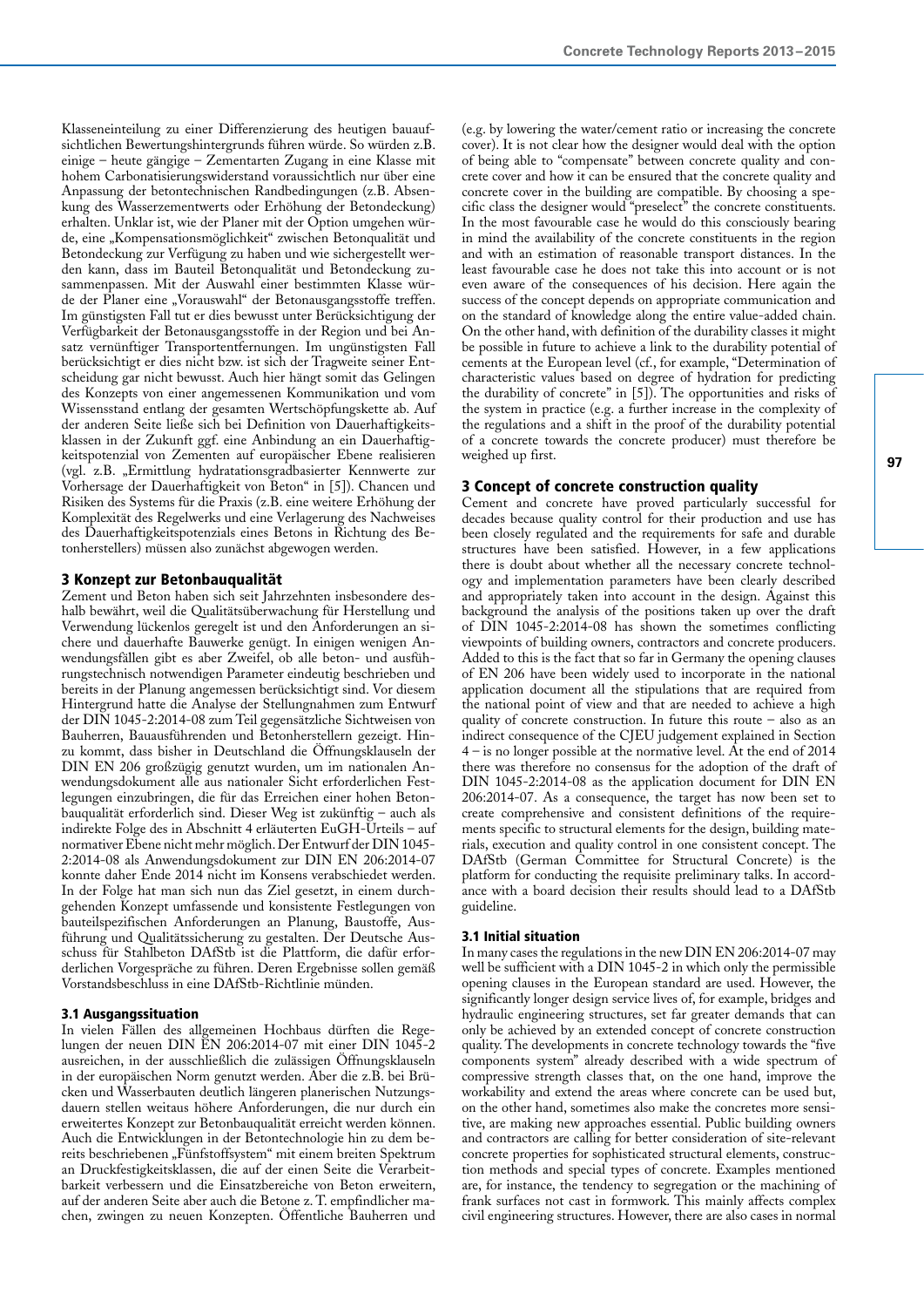Bauausführende mahnen für anspruchsvolle Bauteile, Bauverfahren und besondere Betonarten eine bessere Berücksichtigung baustellenrelevanter Betoneigenschaften an. Angesprochen sind z.B. die Entmischungsneigung oder die Bearbeitbarkeit nicht geschalter Flächen. Betroffen hiervon sind vor allem komplexe Ingenieurbauwerke. Aber auch im üblichen Hochbau gibt es Fälle, die eine bessere Abstimmung planerischer Vorgaben mit Betontechnologie und Bauausführung notwendig machen. Beispielhaft genannt seien realistische Angaben zur Zugfestigkeit nach Eurocode 2, Abschnitt 7.3.2, für die Ermittlung der Mindestbewehrung zur Begrenzung der Rissbreite oder die Begrenzung der Durchbiegung und ihre Konsequenzen auf die Betonauswahl bzw. den E-Modul oder die Festigkeitsentwicklung.

#### 3.2 Das Konzept

Ziel des neuen Konzepts ist es, je nach Bauwerkstyp bzw. Bauaufgabe Anforderungen und Maßnahmen zum Erreichen einer festgelegten Qualität festzulegen. Die Klassifizierung von Qualitätsanforderungen muss dabei alle Bereiche des Betonbaus (Planung, Baustoff, Ausführung) abdecken und ihre Wechselwirkungen berücksichtigen (Bild 2).

Der Planer soll mit dem Auftraggeber eine Betonbauqualitätsklasse (BBQ) festlegen, wobei eine spätere Änderung nur mit gegenseitiger Abstimmung möglich ist. Für einige Bereiche existieren bereits Regelungen, die die Interaktion zwischen Planung, Betontechnik und Ausführung definieren (z.B. DBV/VDZ-Merkblatt "Sichtbeton", DAfStb-Richtlinie "Massige Bauteile aus Beton"). Auch die Klassensystematik gibt es zum Teil schon in erweiterter Form (z.B. in DIN EN 1990), allerdings fehlt z. T. eine sinnvolle Verknüpfung untereinander. Ziel und gleichermaßen Herausforderung ist es, eine angemessene Differenzierung bei gleichzeitiger Praxistauglichkeit zu erreichen. Dem Planer müssen geeignete Instrumente an die Hand gegeben werden, um mit angemessenem Aufwand zu einer Einstufung in eine Betonbauqualitätsklasse zu kommen. Derzeit sind drei solcher Klassen in der Diskussion und Bild 3 zeigt den ersten Entwurf eines Entscheidungsbaums, mit dessen Hilfe die Zuordnung vorgenommen werden könnte.

Gegebenenfalls kann der bekannte "Bauteilkatalog" des InformationsZentrums Beton in das Konzept als ein weiteres Hilfsmittel für den Planer integriert werden.

Auf der Basis der BetonBauQualitäts-Klassen ergäben sich z.B.:

- Gebrauchstauglichkeitsmerkmale (Leistungsanforderungen) von Betonen für die Verwendungszwecke,
- Maßnahmen/Anforderungen des/für den Betonhersteller,
- Maßnahmen/Anforderungen des/für den Bauausführenden sowie gegebenenfalls Vorgaben für die

building construction that necessitate better coordination of design specifications with concrete technology and execution of the work. Realistic data on tensile strength as specified in Eurocode 2, Section 7.3.2, for determination of the minimum reinforcement for restricting the crack width or limiting the deflection and its consequences for the choice of concrete and its modulus of elasticity or the strength development can be mentioned as examples.

#### 3.2 The concept

The aim of the new concept is, depending on the type of structure or construction project, to lay down requirements and procedures to achieve a specified quality. The classification of quality requirements must cover all areas of concrete construction (design, building materials, execution) and take their interactions into account (Fig. 2).

The designer, together with the client, should specify a concrete quality class to which any subsequent change can only be made with mutual agreement. Regulations that define the interaction between design, concrete technology and execution already exist for some areas (e.g. DBV/VDZ code of practice "Exposed concrete", DAfStb guideline on "Massive concrete structural elements"). In some cases the classification system already exists (e.g. in DIN EN 1990), but there is sometimes a lack of appropriate intercorrelation. The aim and equally the challenge are to achieve appropriate differentiation with, at the same time, practical feasibility. The designer must be provided with suitable instruments with which, with appropriate effort, he can arrive at a classification in a concrete construction quality class. There are currently three such classes under discussion and Fig. 3 shows the first draft of a decision scheme with which the allocation could be undertaken.

It may be possible to integrate the well known "catalogue of structural elements" from the German "InformationsZentrum Beton (Concrete Information Centre)" into the concept as an additional aid for the designer.

The concrete construction quality classes could, for example, give rise to:

- Performance requirements for concretes for the designated purposes,
- Procedures/Requirements for the concrete producer,
- Procedures/Requirements for the contractors, and possibly provision for
- Concrete/contractor vs designer "feedback" (the "Concrete team").

This therefore involves procedures along the entire value-added chain.



*Figure 2: Interaction between design, building materials and the execution of construction work*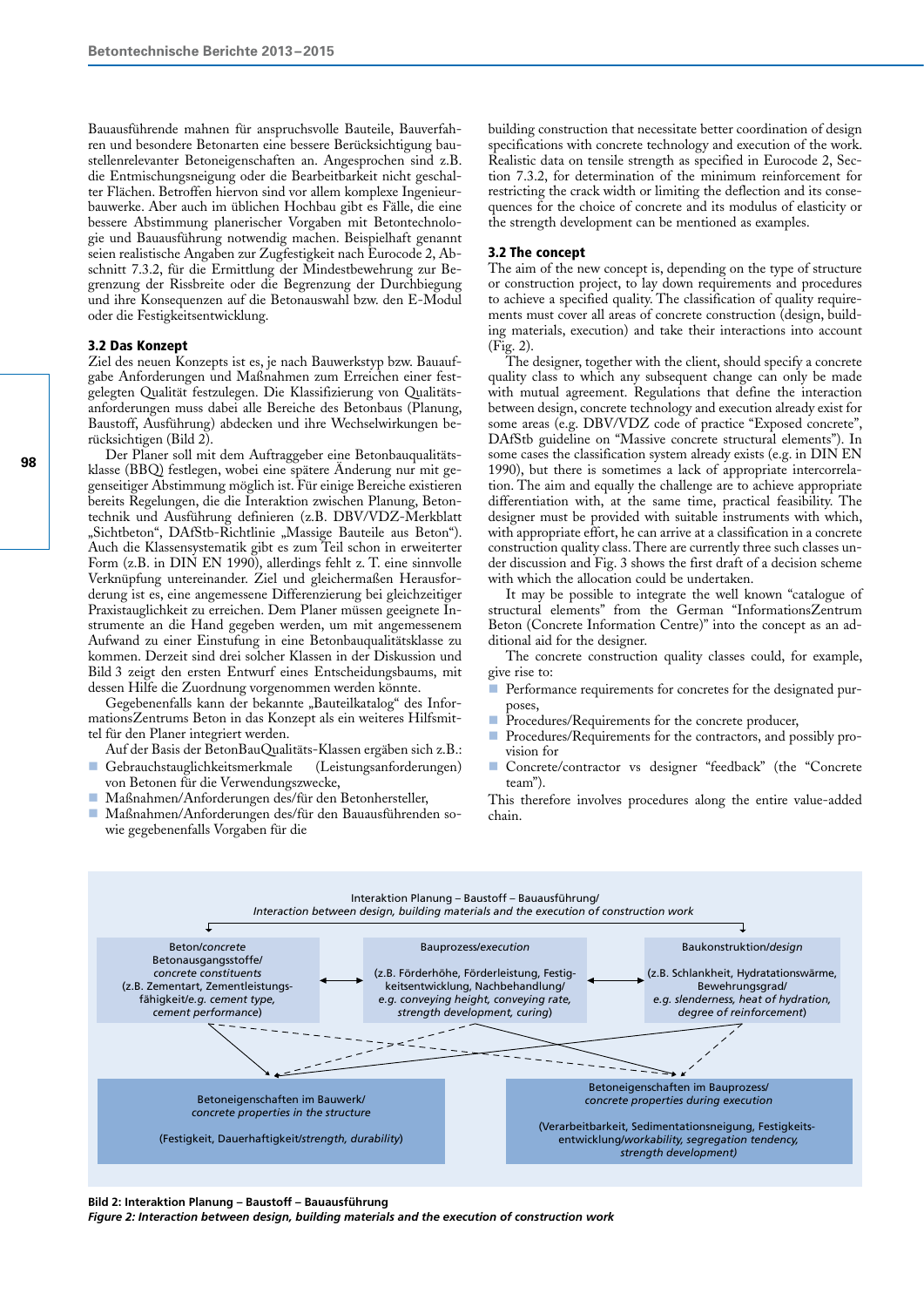

**Bild 3: Konzept BetonBauQualität – Beantwortung von Fragen bedingt durch Planung, Baustoff und Bauausführung mit Einordnung in eine BetonBauQualitäts-Klasse** (Quelle: DAfStb AK Beton unter Berücksichtigung/Verwendung von Konzepten BTB/VDZ, DBV/VDZ und Prof. Breitenbücher) *Figure 3: Concrete construction quality concept – answering questions arising from design, building materials and construction work with assignment to a concrete construction quality class*

*(source: DAfStb Working Group "Concrete" bearing in mind / using concepts BTB/VDZ, DBV/VDZ and Prof. Breitenbücher)*

- "Rückkopplung" Beton/Bauausführung vs. Planung ("Beton im Team").
- Es handelt sich damit um Maßnahmen entlang der gesamten Wertschöpfungskette.
- Ein Beispiel sind erweiterte Erstprüfungen bzw. Eignungsprüfungen am Beton, bei denen – bauteil- bzw. anwendungsspezifisch – folgende Aspekte zu berücksichtigen sind:
- marktübliche Schwankungsbreite der Betonausgangsstoffe
- $\blacksquare$  Einflüsse aus großtechnischer Betonherstellung wie z.B. praxisübliche Schwankungen im Wassergehalt
- Einflüsse aus dem Bauablauf, wie z.B. Temperatureinfluss oder Pumpstrecke

Auf diesem Weg können für anspruchsvolle Bauaufgaben robuste Frischbetoneigenschaften auch unter Baustellenbedingungen erzielt werden. Weitere Hinweise zu diesem Thema enthalten z.B.  $[6, 7]$ 

Nicht alle Herausforderungen lassen sich aber über den Baustoff oder die Bauausführung meistern. Mit dem neuen Ansatz soll Planern auch vor Augen geführt werden, an welchen Stellen sie durch ihre Vorgaben (z.B. extreme Bewehrungsgehalte) anspruchsvolle Betontechnologie "auslösen". Unter Einbeziehung von Planern sind seitens der Betonhersteller und Bauausführenden somit technische Strategien bzw. Leitlinien zu entwickeln, um Grenzen

An example of this is extended initial testing and suitability testing of the concrete for which the following aspects – specific to the structural element and application – have to be taken into account:

- Normal limits of variation in the concrete constituents
- Factors affecting large-scale concrete production, such as the usual limits of variation in water content
- $\blacksquare$  Factors affecting the execution, such as the effect of temperature or pumping distances.

In this way it could be possible to achieve robust concrete properties for demanding construction projects, including under construction site conditions. More information on this topic can be found in, for example, [6, 7].

However, not all challenges can be overcome through the building materials or the construction work. With the new concept, designers should also be made aware of where they have "provoked" demanding concrete technology through their specifications (e.g. extreme levels of reinforcement). This means that the concrete producer and the contractor have to develop strategies and guidelines with the involvement of the designer in order to show the client the limits of what is feasible through concrete technology and execution of the work.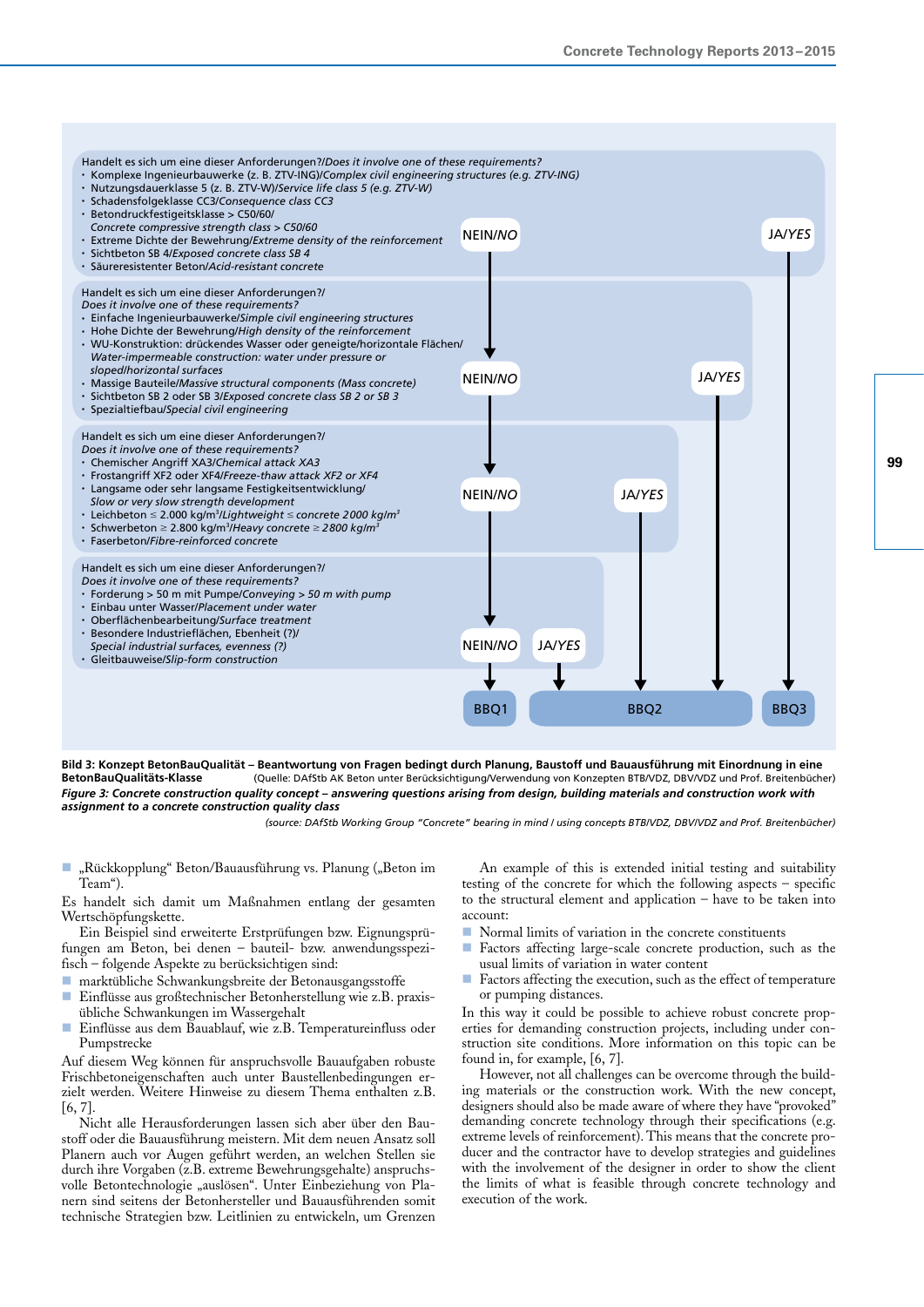des betontechnologisch und ausführungstechnisch Machbaren gegenüber Bauherren aufzuzeigen.

# 4 Das EuGH-Urteil C-100/13

Der Europäische Gerichtshof (EuGH) hat entschieden, dass zusätzliche Anforderungen an CE-gekennzeichnete Bauprodukte gemäß europäischen harmonisierten Produktnormen, wie in den deutschen Bauregellisten aufgeführt, unzulässige Handelshemmnisse darstellen und somit gegen europäisches Recht verstoßen. Das Verfahren gegen die Bunderepublik Deutschland hatte nichts mit der Betonbauweise zu tun. Beton und seine Anwendung werden von den Auswirkungen des Urteils voraussichtlich dennoch betroffen sein, da die Ausgangsstoffe zur Herstellung von Beton europäisch harmonisierten Produktnormen unterliegen (z.B. Gesteinskörnung nach DIN EN 12620). Der EuGH bezieht sich in seinem Urteil vom 16. Oktober 2014 in der Rechtssache C-100/13 konkret auf die Bauproduktenrichtlinie und auf Zusatzregelungen zu drei Produkten in den Bereichen Rohrleitungsdichtungen, Dämmstoffe aus Mineralwolle sowie Tore. Es erscheint jedoch absehbar, dass das Urteil Grundsatzcharakter für alle Bauprodukte, die der Bauprodukteverordnung (EU-BauPVO) unterliegen, hat und sich somit Auswirkungen in allen EU-Mitgliedsstaaten abzeichnen.

Von dem EuGH-Urteil sind somit letztendlich alle interessierten Kreise im Bauwesen betroffen. Die Hersteller, die der Verpflichtung nachkommen müssen, Produkte anzubieten, die den deutschen Sicherheitsstandards entsprechen, wenn sie im standsicherheitsrelevanten Bereich eingesetzt werden sollen. Die Architekten, Tragwerksplaner und Verwender der Bauprodukte, die sich ohne Zusatznachweise auf die Produktqualität hinsichtlich der bauordnungsrechtlich festgelegten Grundanforderungen an Bauwerke verlassen können müssen. Dies geht nur mit Produktnormen, die alle für den deutschen Markt erforderlichen Leistungsmerkmale enthalten. Die Instrumente hierfür sind in der Bauproduktenverordnung (EU-BauPVO) angelegt. Privatrechtlich spielt hier für die Planer und die Bauausführenden auch die Frage eine große Rolle, ob die harmonisierten Produktnormen den allgemeinen anerkannten Regeln der Technik in Deutschland entsprechen. Der Gesetzgeber wird schließlich durch das EuGH-Urteil gezwungen, sein gesamtes bauordnungsrechtliches System zu

# 4 The CJEU judgement C-100/13

The Court of Justice of the European Union (CJEU) has decided that additional requirements for building products carrying the CE mark of conformity in accordance with European harmonized product standards, such as those quoted in the German Construction Products Lists, represent inadmissible barriers to trade and are therefore contrary to European law. The procedure against the Federal Republic of Germany has nothing to do with the method of construction with concrete. In spite of this it is probable that concrete and its application will be affected by the effects of the judgement because the constituents for producing concrete are subject to European harmonized product standards (e.g. aggregate as specified in EN 12620). In its judgement of 16th October 2014 in the C-100/13 case the CJEU referred specifically to the old Construction Products Directive (CPD) and to additional German regulations for three products in the areas of pipeline seals, mineral wool insulating materials and doors. However, it is conceivable that the judgement applies in principle to all building products that are subject to the new Construction Products Regulation (CPR) and therefore affects all EU member states.

This means that all stakeholders in the building and construction industry are ultimately affected by the CJEU judgement. The producer, who must comply with the commitment to offer products that meet the German structural safety standards if they are to be used for load-bearing components. The architects, designers of load-bearing structures and the users of building products, who, without additional proof, must be able to depend on the product quality with respect to the basic requirements stipulated in the construction code law for structures. This applies only with product standards that contain all the performance characteristics required for the German market. The instruments for this are laid out in CPR. The question as to whether the harmonized product standards meet the generally acknowledged rules of technology in Germany also plays a great part here under private law for the designers and contractors. The legislators are ultimately forced by the CJEU judgement to reconsider their entire construction code law system so that national technical regulations do not contravene the harmonized product standards.

The consultations between federal and state representatives and the Commission staff with respect to the German readjustments



**Bild 4: Zusammenhang zwischen einer europäischen harmonisierten Produktnorm und zusätzlichen nationalen Anforderungen am Beispiel der Gesteinskörnungsnorm EN 12620** Grafik: Berthold Schäfer, bbs

*Figure 4: Connection between a European harmonized product standard and additional national requirements using the example of aggregates standard EN 12620 graphics: Berthold Schäfer*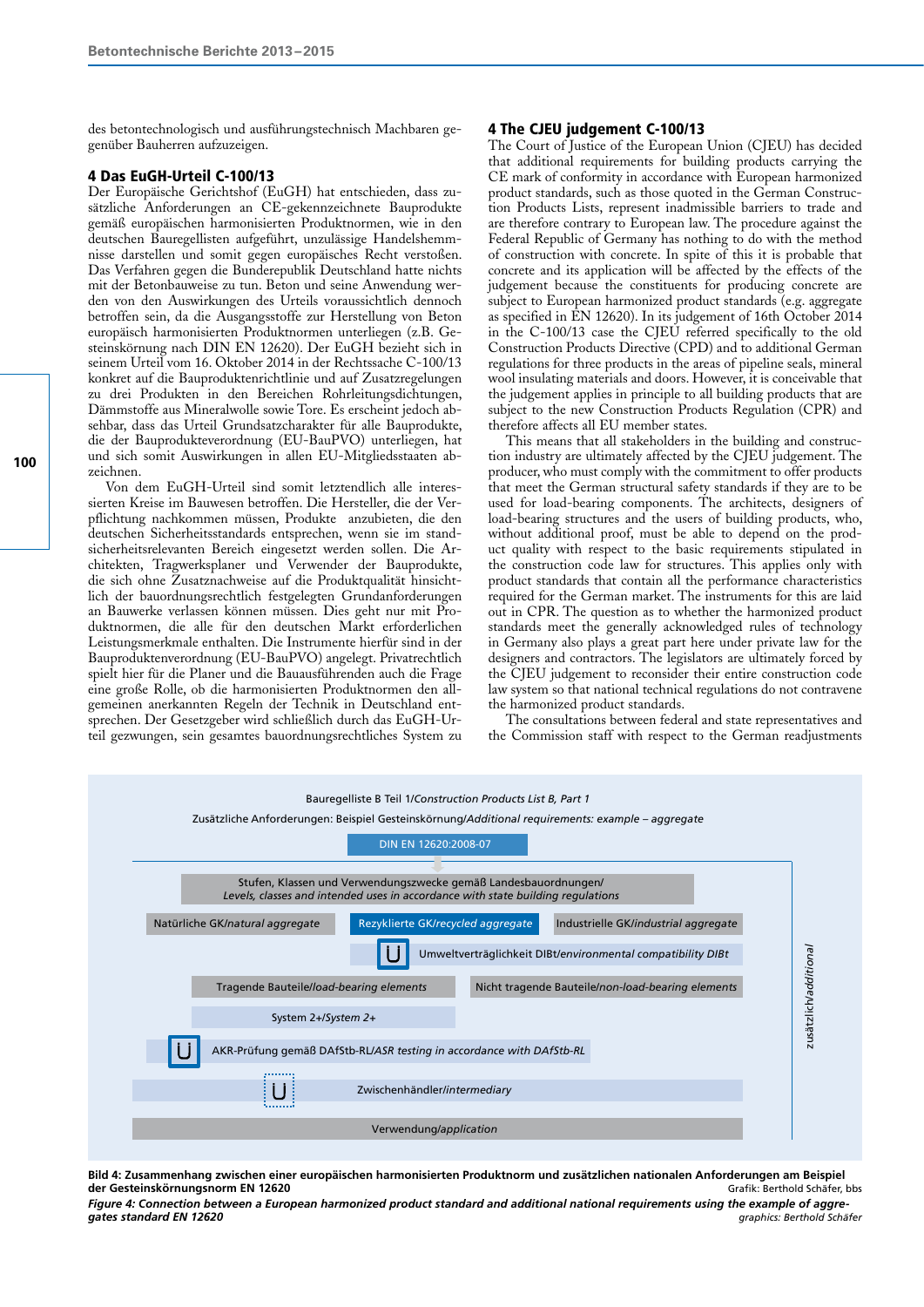überdenken, sodass nationale technische Regeln nicht im Widerspruch zu den harmonisierten Produktnormen stehen.

Die Beratungen zwischen Bund- und Ländervertretern und den Kommissionsdiensten bezüglich der deutschen Nachregelungen in Bauregellisten sind noch im Gange. Der Bund hat die Einleitung von formellen Beschwerdeverfahren nach Artikel 18 der BauPVO gegen eine Reihe von Produktnormen, die nicht unseren nationalen Anforderungen genügen bzw. die formaljuristisch nicht den Vorgaben der Verordnung oder den Produktmandaten entsprechen, auf den Weg gebracht. Hiervon betroffen ist z.B. die Gesteinskörnungsnorm EN 12620. Die Beschwerde bezieht sich auf die wesentlichen Merkmale "Beständigkeit gegen Alkali-Kieselsäure-Reaktivität" sowie "Gefährliche Substanzen". Für diese Merkmale werden derzeit nationale Nachweise erbracht und mit einem Ü-Zeichen nachgewiesen (Bild 4).

Anforderungen an Zement und Gesteinskörnungen bzgl. der Vermeidung einer schädigenden AKR sind in den entsprechenden Mandaten der Europäischen Kommission benannt. Eine gemeinsame Arbeitsgruppe der europäischen Normungsgremien für Zement, Gesteinskörnungen und Beton (CEN/TC 51, 154 und 104) war zu dem Schluss gekommen, dass AKR-Regelungen aufgrund ihrer nationalen Ausprägung und Vielfalt bislang nicht in den harmonisierten Produktnormen festgelegt werden können (siehe CEN/TR 16349 – Framework for a specification on the avoidance of a damaging ASR in concrete). Die existierenden nationalen Regelungen (in Deutschland u. a. die Alkali-Richtlinie des DAfStb) führen heute zu einer sicheren Vermeidung von AKR-Schäden. Formal werden jedoch die Mandate nicht vollumfänglich erfüllt werden. Ob die Europäische Kommission den deutschen Beschwerden stattgeben wird, ist ungewiss. Die Kommission kann gemäß Artikel 18 der BauPVO beschließen, die Fundstelle der betreffenden harmonisierten Norm im Amtsblatt der Europäischen Union (OJ-EU) zu veröffentlichen, nicht zu veröffentlichen, unter Vorbehalt zu veröffentlichen, zu belassen, unter Vorbehalt zu belassen oder zu streichen. Der Verfahrensweg eines Artikel 18-Verfahrens folgt festgelegten zeitlichen Vorgaben.

Auch von Seiten des Gesetzgebers gibt es Aktivitäten für den Umbau der bauordnungsrechtlichen Rahmendokumente, wie z.B. der Musterbauordnung, der Technischen Bestimmungen und Bauregellisten, um den Vorgaben des EuGH-Urteils gerecht zu werden.

Zentrale Aufgabe wird es künftig sein, einige europäische Normen zu verbessern. Durch die Einführung von Stufen und Klassen in harmonisierten Normen – wie es in der BauPVO vorgesehen ist – können sich alle EU-Mitgliedsstaaten mit ihren Anforderungen an die Bauwerkssicherheit wiederfinden. Bisher ist dieses System in einigen Fällen unzureichend umgesetzt. Es erfordert daher in den kommenden Jahren von deutscher Seite immer wieder Anstrengungen in den europäischen Normungsgremien, um die aus deutscher Sicht vorhandenen Defizite in den harmonisierten Produktnormen zu beseitigen. Diese Aufgabe kann nur gemeinsam mit allen am Bau Beteiligten im Konsens bewältigt werden. Wenn die Europäische Kommission in allen Mitgliedsstaaten nach zusätzlichen Anforderungen an CE-gekennzeichnete Bauprodukte "fahndet", bleibt Deutschland gegebenenfalls nicht das einzige Land, das diesen Weg beschreitet.

# 5 Zusammenhang

Die Bauprodukteverordnung definiert die "Leistung (englisch "Performance") eines Bauprodukts" als die Leistung in Bezug auf die relevanten Wesentlichen Merkmale eines Bauprodukts, die in Stufen oder Klassen oder in einer Beschreibung ausgedrückt wird. Um die Frage, welche Wesentlichen Merkmale relevant sind, sowie ob und wie diese in europäischen (harmonisierten) Normen abgebildet werden, geht es im EuGH-Urteil C-100/13. Beim neuen Konzept zur Betonbauqualität steht u.a. die Frage im Mittelpunkt, bei welchen Bauaufgaben zusätzliche Anforderungen – insbesondere an den Frischbeton – nötig sind. Bei der Frage einer Definition von Widerstandsklassen in zukünftigen Generationen der europäischen Betonnormen soll schließlich festgestellt werden, ob und wie eine Dauerhaftigkeitsperformance von Beton bzw. Betonbau-

to the building regulation lists are still in progress. The Federation has set in motion the introduction of formal appeal proceedings in accordance with Article 18 of the CPR against a series of product standards that do not satisfy our national requirements or, in strictly legal terms, do not correspond to the specifications of the directive or to the product mandates. This affects, for example, aggregate standard EN 12620. The appeal relates to the basic requirements "Resistance to alkali-silica reactivity" and "Dangerous substances". National evidence is currently being produced for these features and is marked with the  $\ddot{\text{U}}$ -mark (Fig. 4).

Requirements for cement and aggregates with respect to the avoidance of a damaging ASR are designated in the corresponding mandates of the European Commission. A joint working group of the European standards committees for cement, aggregates and concrete (CEN/TC 51, 154 and 104) came to the conclusion that ASR regulations cannot, because of their national characteristics and diversity, yet be specified in the harmonized product standards (see CEN/TR 16349 – Framework for a specification on the avoidance of a damaging ASR in concrete). The existing national regulations (in Germany, the DAfStb alkali guidelines, among others) now lead to safe avoidance of ASR damage. However, the mandates are formally not fully fulfilled. It is uncertain whether the European Commission will allow the German appeal. In accordance with Article 18 of the CPR the Commission can decide to publish the citation of the relevant harmonized standard in the Official Journal of the European Union (OJ-EU), not to publish it, to publish it with reservations, to leave it with reservations or to withdraw it. The procedural route of an Article 18 procedure follows predetermined scheduled guidelines.

There are also activities on the part of the legislature for modification of the framework documents of the construction code law, such as the Model Building Code , the Technical Building Rules and the Construction products lists, in order to satisfy the provisions of the CJEU judgement.

In future the central task will be to improve some of the European standards. By the introduction of levels and classes in harmonized standards – such as is provided in the CPR – all the EU member states can identify with their requirements for safety of structures. In some cases in the past this system has been inadequately implemented. Consistent efforts are therefore required in the coming years on the part of Germany in the European standards committees to eliminate the deficiencies that, in the German view, exist in the harmonized product standards. This task can only be dealt with jointly in consensus with all those involved in construction. If the European Commission "hunts" for additional demands on construction products with the CE marking in all the member states Germany may not be the only country to have taken this route.

# 5 Connection

The Construction Products Regulation (CPR) defines the "essential characteristics" as those characteristics of the construction product which relate to the basic requirements for construction works. The "performance of a construction product" means the performance related to the relevant essential characteristics, expressed by level or class, or in a description. CJEU judgement C-100/13 concerns the question as to which essential characteristics are relevant and whether or how these are described in European (harmonized) standards. In the new concept for concrete construction quality there is, among other things, the central question about the construction projects for which additional (performance) requirements – in particular for the fresh concrete – are necessary. For the question of a definition of resistance classes in future generations of the European concrete standard it should ultimately be established whether and how the durability performance of concrete or concrete structural elements can be described on a basis that is comparable throughout Europe.

The recurrent theme: What is the "performance" of a concrete and how can it be verified" therefore runs through all three areas.

Those essential components that are relevant in performance concepts can be clearly shown using the example of verification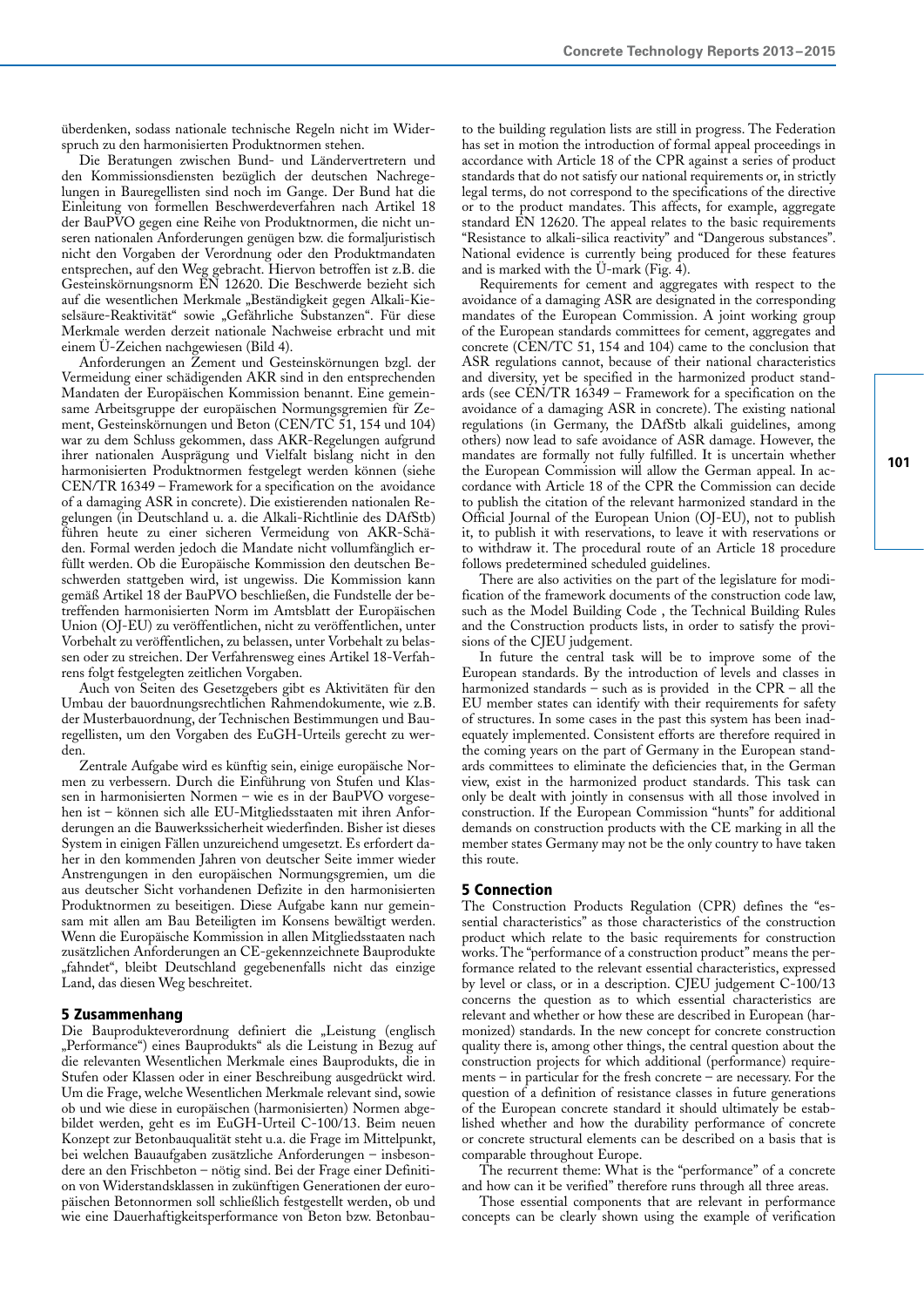teilen auf einer europaweit vergleichbaren Basis beschrieben werden kann.

Durch alle drei Bereiche zieht sich somit eine Frage wie ein "roter Faden": Was ist die "Performance eines Betons und wie weist man sie nach"?

Am Beispiel von Dauerhaftigkeitsnachweisen lässt sich anschaulich zeigen, welche bauordungsrechtlichen Komponenten in Performance-Ansätzen relevant sind. Als konkrete Beispiele für Performanceprüfungen in praktischer Anwendung können angeführt werden:

- Zulassungsverfahren beschrieben in DIN CEN/TR 16563 (DIN SPEC 18097), Anhang B, zum Nachweis der
- Anwendung von Zementen, deren Anwendung in verschiedenen Expositions-klassen aufgrund nicht ausreichender Erfahrung bisher ausgeschlossen wurde,
- Anwendung neuer Betonausgangsstoffe,
- Anwendung von Betonen, die von DIN 1045-2 abweichen.
- Allgemeines Rundschreiben Straßenbau (ARS) Nr. 04/2013 einschließlich Anlage zum ARS Nr. 04/2013 vom 22.01.2013 "WS-Grund- und Bestätigungsprüfung zur Beurteilung der Eignung von groben Gesteinskörnungen für die Feuchtigkeitsklasse WS"

Bei den genannten Bespielen handelt es sich um zwei "Grundtypen" von Nachweislinien, in denen die in Tafel 1 dargestellten bauordnungsrechlichen Komponenten definiert und beschrieben werden.

Im Folgenden werden die wesentlichen Eckpunkte, Fragestellungen und Anforderungen für die in Bild 5 graphisch dargestellten bauordnungsrechtlichen Komponenten dargestellt und diskutiert.

#### 5.1 Nachweisverfahren

Unabhängig davon, ob eine Frisch- oder eine Festbetoneigenschaft beschrieben bzw. überprüft werden soll, muss zunächst ein geeignetes Messverfahren definiert werden. Grundlegende Anforderungen an Messverfahren sind z.B. in DIN 1319-1 zusammengestellt. Festzulegen sind neben dem Messprinzip (z.B. physikalische Grundlage der Messung), der Messgröße (z.B. physikalische Größe, der die Messung gilt) und dem Messobjekt (z.B. Art des Probekörpers) auch die Messung (Ausführung der geplanten

of durability. The following can be cited as specific examples of performance testing in practical applications:

- Approval procedure described in DIN CEN/TR 16563 (DIN SPEC 18097), Appendix B, as proof of
- use of cements, the use of which in various exposure classes was previously excluded due to inadequate experience,
- use of new concrete constituents,
- use of concrete that deviate from DIN 1045-2.
- General Road Construction Newsletter (ARS) No. 04/2013 including the attachment to ARS No. 04/2013 dated 22.01.2013 "WS basic and confirmatory testing to assess the suitability of coarse aggregates for the WS moisture class"

The examples given are two "basic types" of lines of verification in which the essential components shown in Table 1 are defined and described.

The essential key points, issues and requirements for the construction code law components shown diagrammatically in Fig. 5 are described and discussed below.

#### 5.1 Verification procedure

Regardless of whether a fresh or a hardened concrete property is to be described or checked it is first necessary to define a suitable method of measurement. The basic requirements for methods of measurement are, for example, compiled in DIN 1319-1. It is necessary to stipulate not only the measuring principle (e.g. the physical principles of the measurement), the measured variable (e.g. the physical variable to which the measurement applies), and the measured object (e.g. the type of test piece) but also the measurement itself (implementation of the planned activity). The latter while bearing in mind the essential influencing variables, such as ambient temperature or humidity. It must also be possible to state the precision or reproducibility (standard deviation of repeatability, standard deviation of reproducibility).

#### 5.2 Assessment and evaluation procedures

The measurement becomes a test if it is established whether a condition (assessment criterion, limit) is satisfied. Both when stipulating the measuring principle and when defining the assessment criteria the applicability to practical conditions does, as a rule, form part of the requirement profile. For example, an appropriate



**Bild 5: Bauordnungsrechtliche Komponenten zur Umsetzung von Performance-Konzepten** *Figure 5: Construction code law components for implementation of performance concepts*

**102**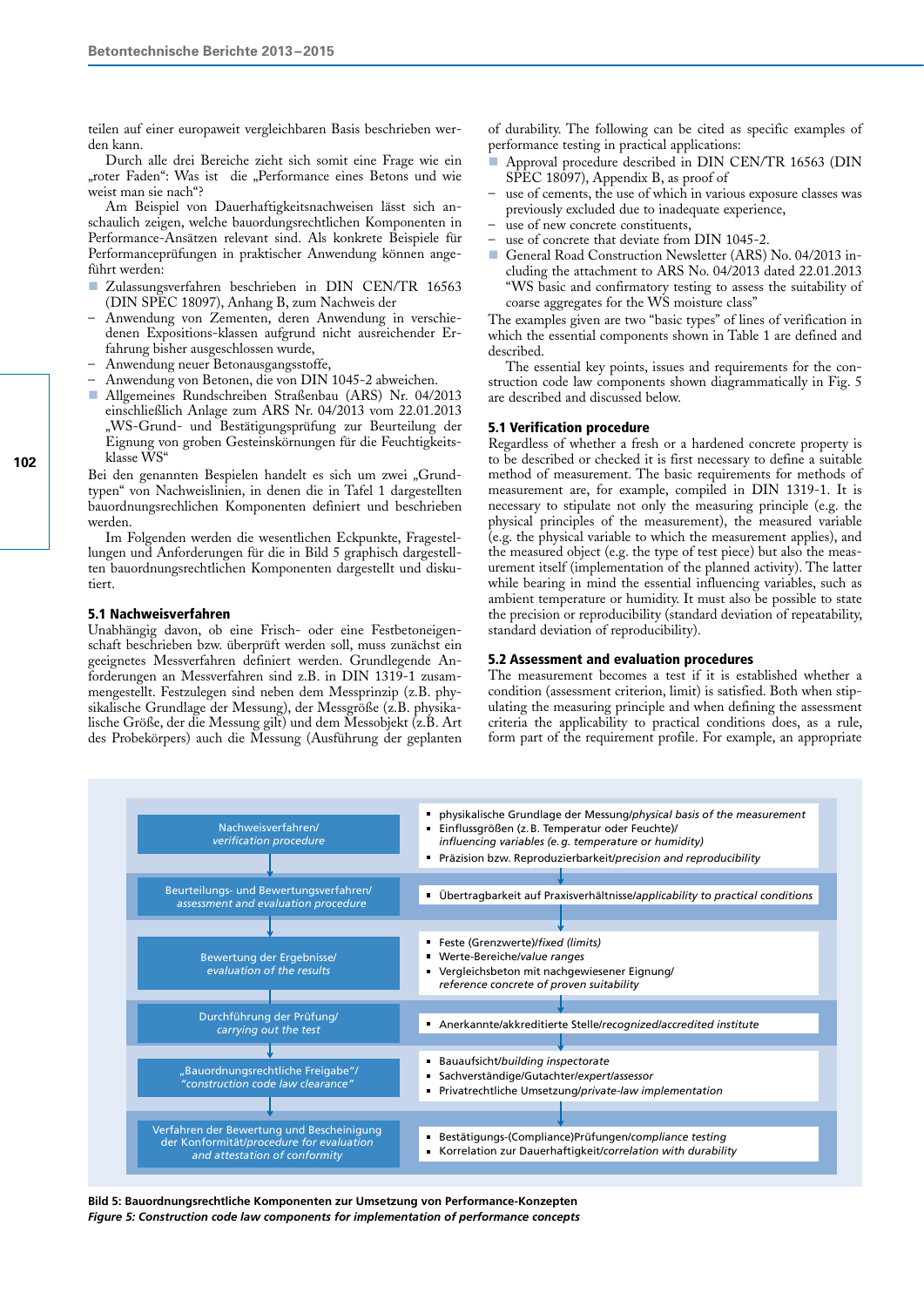#### **Tafel 1: "Grundtypen" von Nachweislinien** *Table 1: "Basic types" of lines of verification*

|                                                                                                                                     | Typ 1/Type 1                                                                                                                                                                                                                                                                                                                                                                                                                                                                                                                                                                             | Typ 2/Type 2                                                                                                                                                                                                                                                                                                                                                                                                                                                                      |  |
|-------------------------------------------------------------------------------------------------------------------------------------|------------------------------------------------------------------------------------------------------------------------------------------------------------------------------------------------------------------------------------------------------------------------------------------------------------------------------------------------------------------------------------------------------------------------------------------------------------------------------------------------------------------------------------------------------------------------------------------|-----------------------------------------------------------------------------------------------------------------------------------------------------------------------------------------------------------------------------------------------------------------------------------------------------------------------------------------------------------------------------------------------------------------------------------------------------------------------------------|--|
| Bauordnungsrechtliche<br>Komponente<br>Construction code law<br>components                                                          | DIN CEN/TR 16563 (DIN SPEC 18097) Anhang B<br>CEN/TR 16563 (DIN SPEC 18097), Appendix B                                                                                                                                                                                                                                                                                                                                                                                                                                                                                                  | ARS Nr. 04/2013 + Anlage<br>ARS No. 04/2013 + enclosure                                                                                                                                                                                                                                                                                                                                                                                                                           |  |
| Nachweisverfahren<br>Verification procedure                                                                                         | - Carbonatisierung nach RILEM CPC 18/<br>carbonation acc. to RILEM CPC 18<br>- Chlorideindringwiderstand nach NT Build 492/<br>chloride penetration resistance acc. to NT Build 492<br>- Frostwiderstand nach CEN/TS 12390-9 (Würfel-Verfahren)<br>oder CF/CIF-Test nach CEN/TS 12390-9 und CEN/TR 15177/<br>freeze-thaw resistance acc. to CEN/TS 12390-9 (cube meth-<br>od) or CF/CIF test acc. to CEN/TS 12390-9 and CEN/TR 15177<br>- Frost-Tausalz-Widerstand CDF-Test nach CEN/TS 12390-9/<br>resistance to freeze-thaw with de-icing salt, CDF test acc.<br>to CEN/TS 12390-9     | - WS-Betonversuch mittels FIB-Klima-<br>wechsellagerung (Gutachterverfahren)/<br>WS concrete test using FIB climate<br>storage (experts procedure)<br>- WS-Betonversuch mittels 60 °C-Beton-<br>versuch mit Alkalizufuhr (modifiziertes<br>Verfahren nach Alkali-Richtlinie -<br>Anhang C bzw. Entwurf TP Beton)/<br>WS concrete test using 60 °C concrete<br>test with alkali supply (modified proce-<br>dure acc. to alkali guidelines - Appen-<br>dix C and draft TP concrete) |  |
| Beurteilungs- und<br>Bewertungsverfahren<br>Assessment and<br>evaluation procedure                                                  | - Carbonatisierung: Bewertungshintergrund gemäß Abbil-<br>dungen B.1-B.4 in DIN CEN/TR 16563 (DIN SPEC 18097) An-<br>hang B<br>carbonation: evaluation background in accordance with<br>diagrams B.1-B.4 in CEN/TR 16563 (DIN SPEC 18097) Ap-<br>pendix B<br>- Chlorideindringwiderstand: Grenzwert<br>chloride penetration resistance: limit value<br>- Frostwiderstand: Grenzwert<br>freeze-thaw resistance: limit value<br>- Frost-Tausalz-Widerstand: Grenzwert und ggf. Vergleichs-<br>beton/resistance to freeze-thaw with de-icing salt: limit<br>and possibly reference concrete | - Bewertungshintergrund der Gutachter/<br>evaluation background of the expert<br>- (Beispiel 60 °C-Betonversuch siehe [8])/<br>(example 60 °C concrete test see [8])                                                                                                                                                                                                                                                                                                              |  |
| Verfahren der Bewer-<br>tung und Bescheinigung<br>der Konformität<br>Procedure for evalua-<br>tion and attestation of<br>conformity | gemäß Festlegungen der abZ bzw. der ETA für/<br>in accordance with guidelines from abZ or the ETA for<br>- WPK/FPC<br>- Fremdüberwachung/third-party monitoring<br>- Anwendungsregeln/application rules                                                                                                                                                                                                                                                                                                                                                                                  | - Performanceprüfung (Gutachten)/<br>performance testing (expert opinion)<br>- Aufnahme in bast-Liste/<br>introduction to bast list<br>- Bestätigungsprüfung/<br>compliance testing                                                                                                                                                                                                                                                                                               |  |
| Durchführung der<br>Performance-Prüfung<br>Carrying out the<br>performance test                                                     | vom DIBt zugelassene Stellen/<br>establishments approved by the DIBt                                                                                                                                                                                                                                                                                                                                                                                                                                                                                                                     | Gutachter gemäß bast-Liste/<br>expert in acc. with bast list                                                                                                                                                                                                                                                                                                                                                                                                                      |  |
| Bewertung der<br>Ergebnisse<br>Evaluation of the results                                                                            | Sachverständigenausschuss/<br>committee of experts                                                                                                                                                                                                                                                                                                                                                                                                                                                                                                                                       | Gutachter/expert                                                                                                                                                                                                                                                                                                                                                                                                                                                                  |  |
| "Bauordnungsrechtliche<br>Freigabe"<br>"Construction code<br>law clearance"                                                         | DIB <sub>t</sub> /<br>DIBt                                                                                                                                                                                                                                                                                                                                                                                                                                                                                                                                                               | bast-Liste: "AKR-Performance-Prüfung<br>(Verfahren V1)"/<br>bast list: "ASR performance testing<br>(procedure V1)"                                                                                                                                                                                                                                                                                                                                                                |  |

Tätigkeiten) selbst. Letztere unter Berücksichtigung wesentlicher Einflussgrößen wie z.B. Umgebungstemperatur oder Feuchte. Daneben müssen Aussagen zur Präzision bzw. Reproduzierbarkeit (Wiederholstandardabweichung, Vergleichsstandardabweichung) möglich sein.

#### 5.2 Beurteilungs- und Bewertungsverfahren

Aus der Messung wird eine Prüfung, wenn festgestellt wird, ob eine Bedingung (Beurteilungskriterium, Grenzwert) eingehalten wird. Sowohl bei der Festlegung des Messprinzips als auch der Definition der Beurteilungskriterien gehört die Übertragbarkeit auf Praxisverhältnisse in der Regel zum Anforderungsprofil. So wurde zum Beispiel für AKR-Performance-Prüfungen mit dem 60 °C-Betonversuch mit Alkali-Zufuhr von außen über Bohrkernentnahmen aus geschädigten und ungeschädigten Betonfahrbahndecken ein entsprechender Bewertungshintergrund geschaffen, aus dem Bewertungskriterien abgeleitet wurden [8]. Für Carbonatisierungsprüfungen kann auf den in den Abbildungen B.1-B.4 in DIN CEN/TR 16563 (DIN SPEC 18097) Anhang B dargestellten Bewertungshintergrund zurückgegriffen werden. Eine dritte

evaluation background, from which the evaluation criteria were derived, was created for ASR performance testing with the 60 °C concrete test with external addition of alkalis by removal of drill cores from damaged and undamaged concrete carriageways [8]. For carbonation testing it is possible to make use of the evaluation background shown in diagrams B.1-B.4 in CEN/TR 16563 (DIN SPEC 18097), Appendix B. A third option is comparison of the results from the test concrete with those from a reference concrete of proven suitability.

# 5.3 Procedures for evaluation and attestation of conformity

Once the concrete or its constituents have been tested (in ARS No. 04/2013 this is the so-called basic testing), procedures and criteria must be stipulated with which the validity of the testing and its evaluation over a defined period can be confirmed without having to repeat the complete test in every case (fresh concrete tests are an exception). For this purpose it is necessary to define compliance tests that are related to the information/result from the basic testing. If there is a connection between another concrete property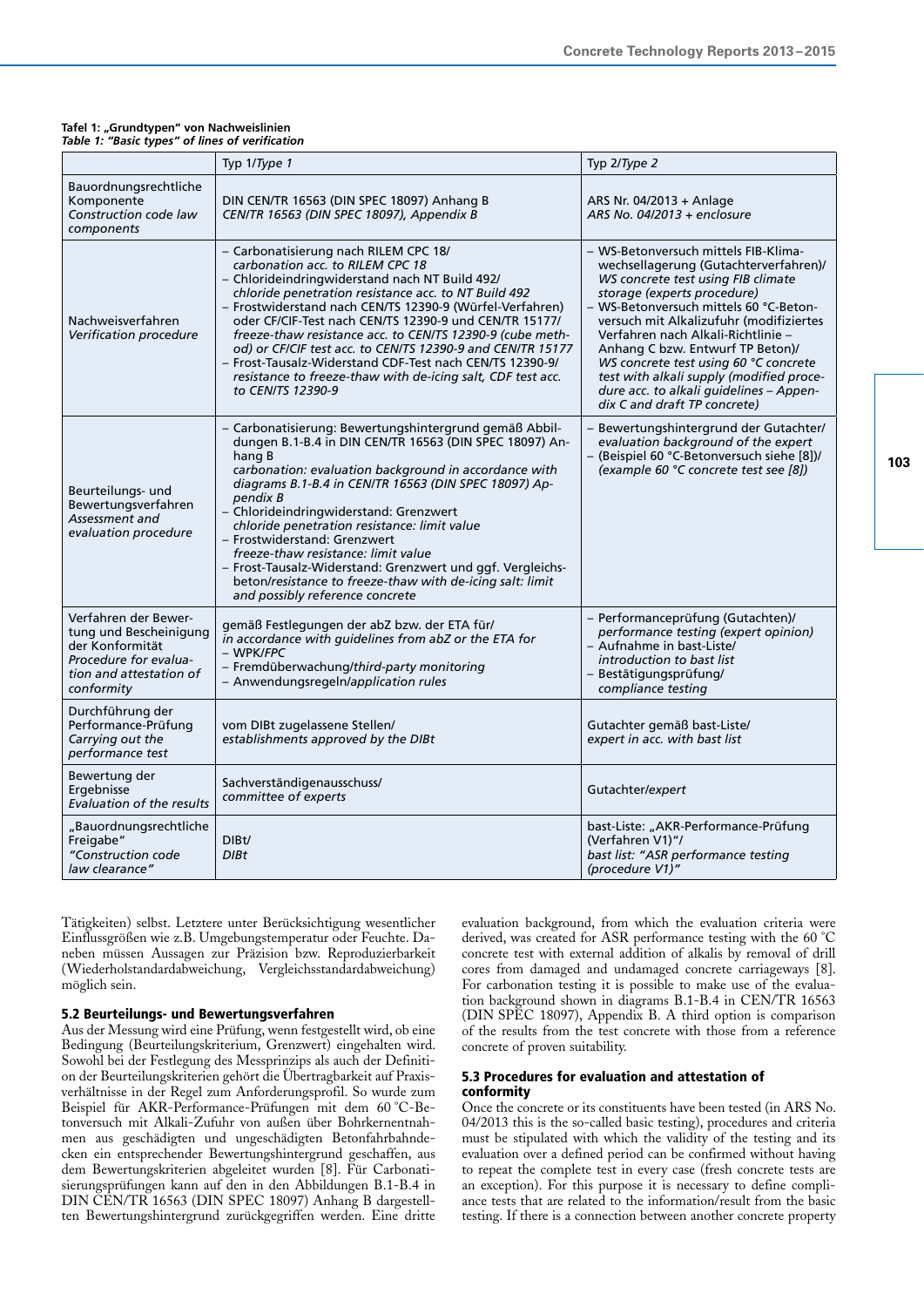# *List of recognized ASR test institutes and ASR experts* **Liste der anerkannten AKR-Prüfstellen und AKR-Gutachter**

Alkali-Kieselsäure-Reaktion in Fahrbahndecken aus Beton/*Alkali-silica reaction in concrete carriageway surfaces*

Zur Vermeidung von Schäden an Fahrbahndecken aus Beton in Folge von Alkali-Kieselsäure-Reaktion (AKR) sind die Regelungen des durch das Bundesverkehrsministerium veröffentlichten Allgemeinen Rundschreibens Straßenbau (ARS) Nr. 04/2013 zu beachten.

*The regulations of the General Road Construction Newsletter (ARS) No. 04/2013 published by the Federal Ministry of Transport must be observed in order to avoid damage to concrete carriageway surfaces as a result of the alkali-silica reaction (ASR).*

Im Folgenden werden die vom BMVI beziehungsweise der Bundesanstalt für Straßenwesen (BASt) aktuell anerkannten Einrichtungen für die Erstellung von AKR-Gutachten sowie die fachkundigen Personen aufgelistet: *The establishments that are currently recognized by the BMVI or the BASt (Federal Highway Research Institute) for preparing expert evaluations and the expert personnel are listed below:*

| Technische Univer sität München<br>Centrum Baustoffe und Materialprüfung<br>Prof. Dr.-Ing. Detlef Heinz<br>Baumbachstraße 7<br>81245 München | Bauhaus Universität Weimar<br>F.A. Finger-Institut für Baustoffkunde<br>Prof. Dr.-Ing. Horst-Michael Ludwig<br>Coudraystraße 11<br>99421 Weimar                       | Chemisch Technisches Laboratorium<br><b>Heinrich Hart GmbH</b><br>Dr. rer. nat. Alexander Richter<br>Kurt-Schumacher-Straße 9<br>51427 Bergisch Gladbach | Chemische, chemisch-physikalische und physikalisch-technologische Prüfungen an Bau-<br>und Werkstoffen wie Beton, Bindemittel, Hüttensand, Klinker, Mörtel, Zement,<br>zementartige Bindemittel, Feststoffe, metallische Werkstoffe, Lösungen                                                                                           |
|----------------------------------------------------------------------------------------------------------------------------------------------|-----------------------------------------------------------------------------------------------------------------------------------------------------------------------|----------------------------------------------------------------------------------------------------------------------------------------------------------|-----------------------------------------------------------------------------------------------------------------------------------------------------------------------------------------------------------------------------------------------------------------------------------------------------------------------------------------|
| Forschungsinstitut der Zementindustrie/<br>VDZ gGmbH<br>Prof. Dr.-Ing. Christoph Müller<br>Tannenstraße 2<br>40476 Düsseldorf                | Materialprüfungsanstalt Universität Stuttgart<br>(MPA Stuttgart, Otto-Graf-Institut (FMPA))<br>Prof. Dr.-Ing. Harald Garrecht<br>Pfaffenwaldring 4<br>70569 Stuttgart |                                                                                                                                                          | Die Akkreditierungsurkunde gilt nur in Verbindung mit dem Bescheid vom 26.10.2015 mit der<br>Akkreditierungsnummer D-PL-18403-01 und ist gültig bis 18.06.2017. Sie besteht aus diesem Deckblatt<br>der Rückseite des Deckblatts und der folgenden Anlage mit insgesamt 8 Seiten.<br>Registrierungsnummer der Urkunde: D-PL-18403-01-00 |

**Bild 6: Qualifikation zur Durchführung von Performance-Prüfungen – links: Gutachter nach ARS Nr. 04/2013 + Anlage – rechts: Beispiel einer Akkreditierungsurkunde** *Figure 6: Qualification for carrying out performance tests – left: experts as described in ARS No. 04/2013 + enclosure – right: example of an accreditation certificate*

Möglichkeit ist der Vergleich der Ergebnisse des Prüfbetons mit einem Referenzbeton mit nachgewiesener Eignung.

# 5.3 Verfahren der Bewertung und Bescheinigung der Konformität

Wurden der Beton bzw. seine Ausgangsstoffe einmal bewertet (im ARS Nr. 04/2013 ist dies die sog. Grundprüfung), müssen Verfahren und Kriterien festgelegt werden, mit denen die Gültigkeit der Prüfung und ihrer Bewertung über einen definierten Zeitraum bestätigt werden können, ohne in jedem Fall die vollständige Prüfung wiederholen zu müssen (eine Ausnahme sind Frischbetonprüfungen). Hierzu müssen Bestätigungs-(Compliance)Prüfungen definiert werden, die in einem Zusammenhang mit der Aussage der Grundprüfung stehen. Besteht ein Zusammenhang zwischen einer anderen Betoneigenschaft und seiner Festigkeit, so kann die Festigkeit als Überwachungsprüfung herangezogen werden. Bei Dauerhaftigkeitsprüfungen ist dies in der Regel nicht der Fall. Im Fall von AKR-Performance-Prüfungen nach ARS Nr. 04/2013 erfolgt eine Bestätigungsprüfung an der Gesteinskörnung (Schnelltest plus RFA/XRD) sowie Anforderungen an den Zement (Na<sub>2</sub>O-Aquivalent) und die Betonzusammensetzung – ggf. unter Angabe zulässiger Schwankungsbereiche. Im Falle anderer Dauerhaftigkeitsparameter wie z.B. beim Chlorideindringen oder der Frostprüfung im CIF-Test sind Parameter geeignet, die am Zementstein bzw. Normmörtel bestimmbar sind, und eine Aussage zum Hydratationsgrad und zur Gefügeausbildung ermöglichen. Erste Ansätze hierzu finden sich in [5].

# 5.4 Durchführung der Performance-Prüfung

Die Durchführung einer Performance-Prüfung und die qualifizierte Bewertung der Ergebnisse setzt gewisse Erfahrung voraus. Mit der Durchführung von Prüfungen nach DIN CEN/TR 16563 (DIN SPEC 18097) Anhang B können die durch das Deutsche Institut für Bautechnik (DIBt) zugelassenen Stellen betraut werden. Nachweise gemäß ARS Nr. 04/2013 + Anlage erfolgen durch die von der Bundesanstalt für Straßenwesen (bast) im Auftrag des Bundesministeriums für Verkehr und digitale Infrastruktur (bmvi) zugelassenen Gutachter. Übergeordnet bietet es sich an, auf eine

and its strength then the strength can be employed as a monitoring test. As a rule, this is not the case with durability tests. In the case of ASR performance tests as specified in ARS No. 04/2013 a compliance test is carried out on the aggregate (rapid test plus XRF analysis and/or XRD) as well as requirements for the cement (Na<sub>2</sub>O-equivalent) and the concrete composition – if necessary with a statement of permissible variation limits. In the case of other durability parameters, such as with chloride penetration or freezethaw testing in the CIF test, any parameters are suitable that can be determined on hardened cement paste or standard mortar and provide information about the degree of hydration and formation of the microstructure. Initial approaches in the direction can be found in [5].

Berlin, 26.10.2015

**DAKKS** 

Deutsche Akkreditierungsstelle GmbH Deutsche AKKreutlerungsstehe Urt<br>Beliehene gemäß § 8 Absatz 1 AkkStelleG i.V.m. § 1 Absatz<br>Unterzeichnerin der Multilateralen Abkommen<br>Von EA, ILAC und IAF zur gegenseitigen Anerkennung

Die Deutsche Akkreditierungsstelle GmbH bestätigt hiermit, dass das Prüflaboratorium

**Akkreditierung** 

VDZ gemeinnützige GmbH<br>Tannenstraße 2, 40476 Düsseldorf

# 5.4 Carrying out the performance test

Carrying out a performance test and qualified evaluation of the results requires a certain degree of experience. The institutes notified by the Deutsches Institut für Bautechnik (DIBt) can be entrusted with carrying out the tests as specified by CEN/TR 16563 (DIN SPEC 18097), Appendix B. Verification in accordance with ARS No. 04/2013 + enclosure is provided by the experts authorized by the Federal Highway Research Institute on behalf of the Federal Ministry for Traffic and Digital Infrastructure. At a higher level it is appropriate to consider accreditation of laboratories for the corresponding tests specified in DIN EN ISO/IEC 17O25:2005 (Fig. 6).

#### 5.5 Evaluation of the results

As described previously, there are three different ways of evaluating the results of performance tests:

- fixed values (limits)
- value ranges
- $\blacksquare$  comparison/reference concrete of proven suitability

In the most favourable case the criteria are so clear that that they lead to an unequivocal "yes/no" decision. So far this has not been the case either with the tests specified by CEN/TR 16563 (DIN SPEC 18097), Appendix B (A), or as specified in ARS No.  $04/2013$  + enclosure (B). In case (A) the decision is the responsi-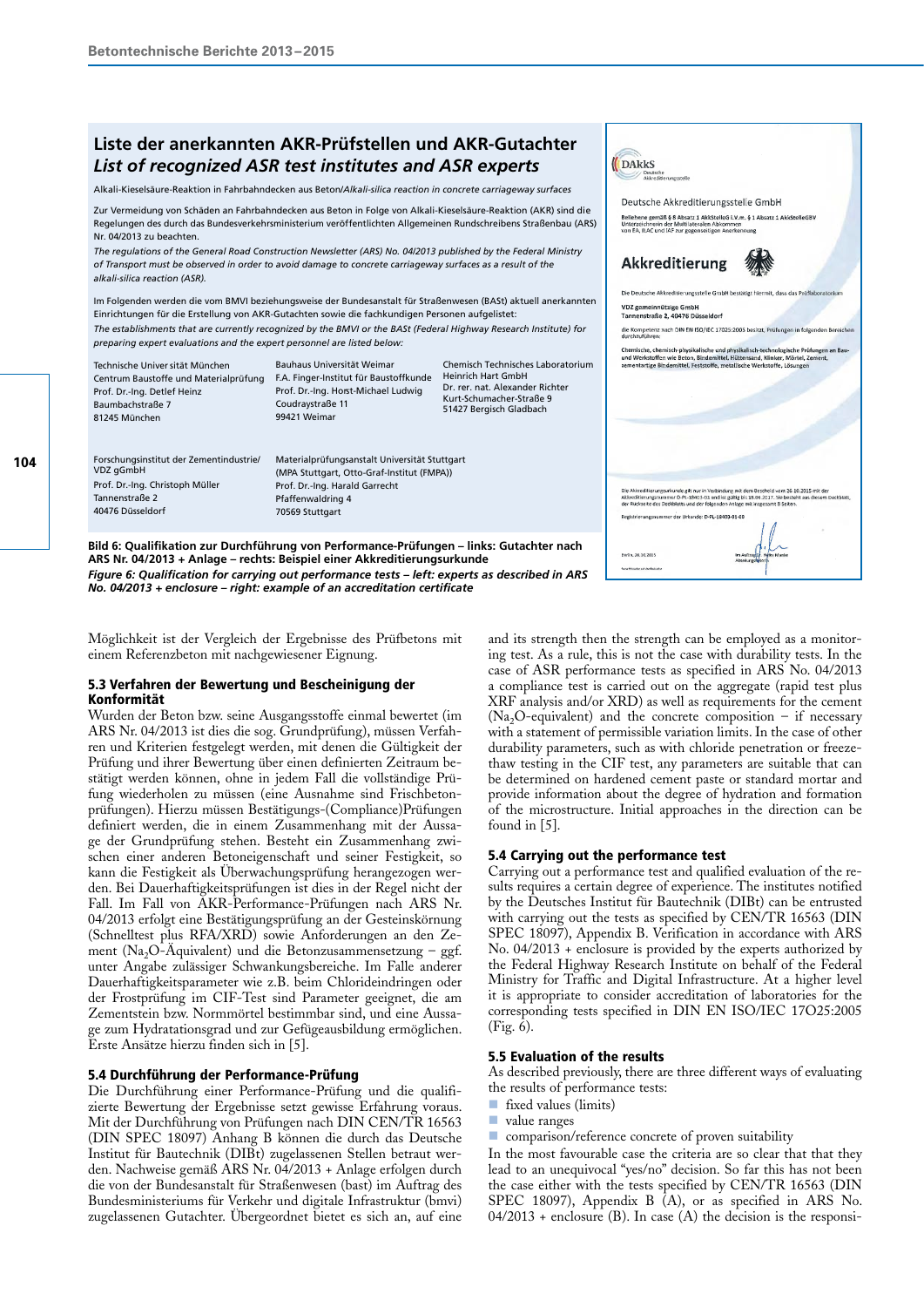

**Bild 7: Der Weg zur europäisch technischen Bewertung (European Technical Assessment)** (Quelle: DIBt) *Figure 7: The route to European Technical Assessment (source: DIBt)*

Akkreditierung der Labore für die entsprechenden Prüfungen nach DIN EN ISO/IEC 17O25:2005 zu achten (Bild 6).

#### 5.5 Bewertung der Ergebnisse

Wie zuvor beschrieben, kommen zur Bewertung der Ergebnisse von Performance-Prüfungen drei Varianten in Frage:

- Feste Werte (Grenzwerte)
- Werte-Bereiche
- Vergleichs-/Referenzbeton mit nachgewiesener Eignung

Im günstigsten Fall sind die Kriterien so eindeutig, dass sie zweifelsfrei zu einer "Ja/Nein"-Entscheidung führen. Weder bei den Prüfungen nach DIN CEN/TR 16563 (DIN SPEC 18097) Anhang  $\widetilde{B}(A)$  noch nach ARS Nr. 04/2013 + Anlage (B) ist dies bisher der Fall. Im Fall (A) obliegt die Entscheidung dem DIBt nach Beratung im zuständigen Sachverständigenausschuss. Im Fall (B) enthält das Regelwerk keine festen Bewertungskriterien. Die Beurteilung obliegt dem jeweiligen Gutachter. Wollte man also Performance-Konzepte in eine breitere Anwendung bringen, so müsste man hierzu entweder zu eindeutigen "Ja/nein"-Entscheidungskriterien kommen oder Entscheidungsgremien etablieren. Im Fall der "Ja/Nein"-Entscheidungen müssten die Kriterien mit entsprechenden "Vorhaltemaßen" versehen werden, um zum Beispiel übliche Schwankungsbreiten in der großtechnischen Produktion von Beton und seinen Ausgangsstoffen zu berücksichtigen. Alternativ könnte eine Art "Sachverständigen-Ausschuss" auch in anderen Zusammenhängen eingerichtet werden – z.B. im Rahmen des Deutschen Ausschuss für Stahlbeton.

# 5.6 Bauordnungsrechtliche Verankerung

Unter den gültigen bauordnungsrechtlichen Randbedingungen steht neben den bereits zuvor genannten Wegen bei harmonisierten Produktnormen auch die Europäische Technische Bewertung (ETB) als (ein) bauordnungsrechtliches Instrument zur Verfügung. Ist ein Leistungsmerkmal in einer europäischen (harmonisierten) Norm nicht enthalten, kann die Erstellung eines Europäischen Bewertungsdokuments EAD (soweit nicht bereits vorhanden) durch den Hersteller eines Bauprodukts beantragt werden (Bild 7). Auf der Basis des EAD und bei entsprechenden Ergebnissen der Unbility of the DIBt after consultation with the relevant committee of experts. In case (B) the regulations do not contain any fixed evaluation criteria. The assessment is the responsibility of the particular expert. This means that if performance concepts are to be given wider application then it would be necessary either to reach clear "yes/no" decision criteria, to establish decision committees or to implement an accreditation system for experts. In the case of "yes/no" decisions the criteria would have to be provided with appropriate "allowances" in order, for example, to take account of the usual limits of variation in the large-scale production of concrete and its constituents. As an alternative some kind of "committee of experts" could be established, also with other connections – such as within the framework of the German Committee for Structural Concrete (DAfStb).

# 5.6 Embodiment in construction code law

Among the current construction code law framework conditions not only the previously mentioned routes for harmonized product standards but also the European Technical Evaluation are available as instruments of the construction code law. If a performance feature is not included in a European (harmonized) standard then the preparation of a European assessment document (EAD) can be requested (provided it does not already exist) by the producer of a building product (Fig. 7). On the basis of the EAD and with appropriate results from the investigations the building products can be given the CE mark of conformity.

In their application rules the member states can then make reference to the – in our case – durability-related performance features (e.g. freeze-thaw resistance of a new constituent in the concrete). In the current discussion over possible consequences of the CJEU judgement this route is the route that the construction code law approvals can take instead of the national technical approvals previously used.

Private-law verification concepts are currently being discussed as an alternative.